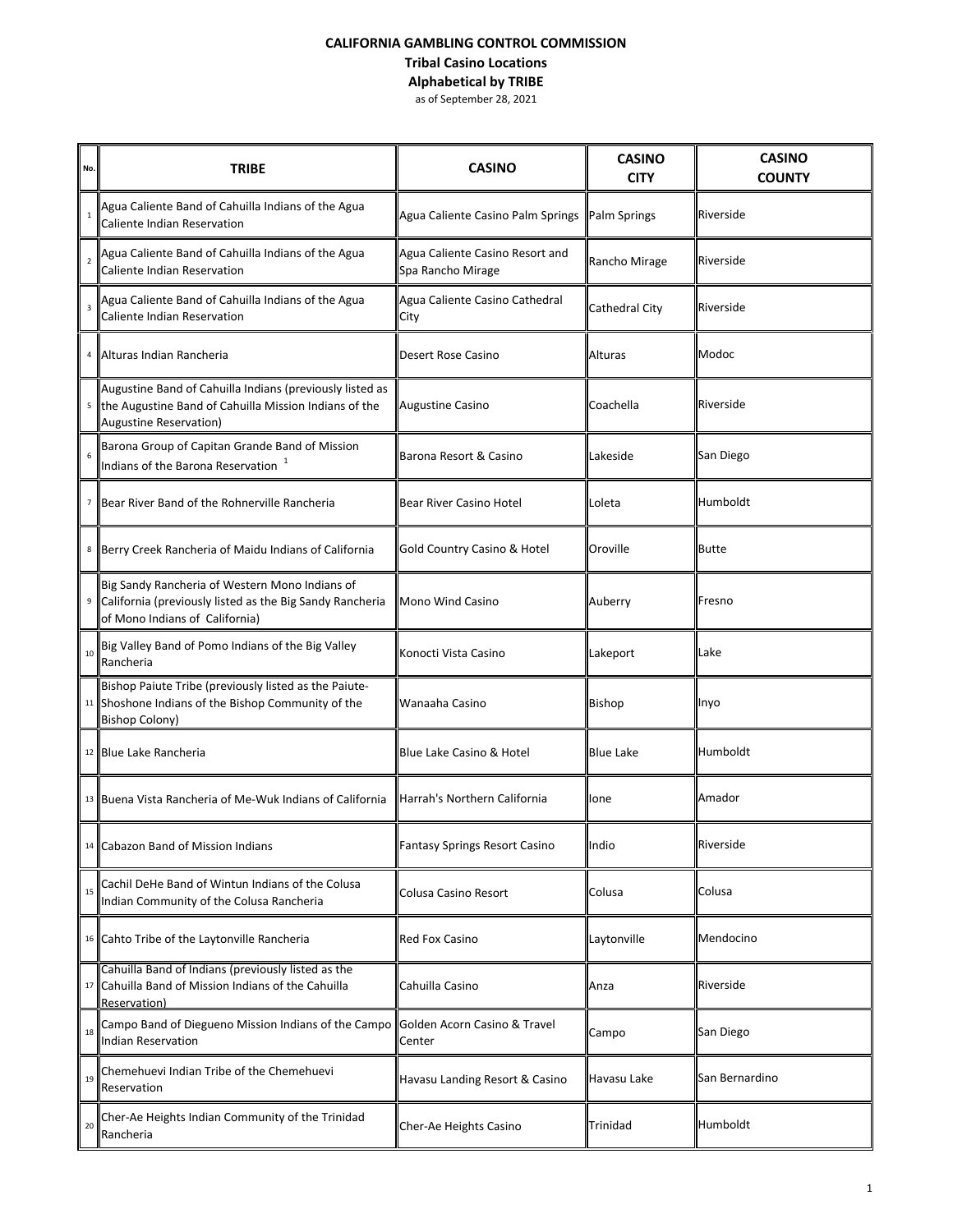# **CALIFORNIA GAMBLING CONTROL COMMISSION**

#### **Tribal Casino Locations**

**Alphabetical by TRIBE**

as of September 28, 2021

| No. | TRIBE                                                                                                                                                                   | <b>CASINO</b>                                           | <b>CASINO</b><br><b>CITY</b> | <b>CASINO</b><br><b>COUNTY</b> |  |
|-----|-------------------------------------------------------------------------------------------------------------------------------------------------------------------------|---------------------------------------------------------|------------------------------|--------------------------------|--|
| 21  | Chicken Ranch Rancheria of Me-Wuk Indians of<br>California                                                                                                              | Chicken Ranch Casino                                    | Jamestown                    | Tuolumne                       |  |
|     | <sup>22</sup> Coyote Valley Band of Pomo Indians of California                                                                                                          | Coyote Valley (Shodakai Casino)                         | Redwood Valley               | Mendocino                      |  |
|     | Dry Creek Rancheria Band of Pomo Indians (previously<br>23 listed as the Dry Creek Rancheria of Pomo Indians of<br>California)                                          | <b>River Rock Casino</b>                                | Geyserville                  | Sonoma                         |  |
|     | 24 Elk Valley Rancheria                                                                                                                                                 | <b>Elk Valley Casino</b>                                | Crescent City                | Del Norte                      |  |
|     | 25 Enterprise Rancheria of Maidu Indians of California                                                                                                                  | Hard Rock Hotel & Casino<br>Sacramento at Fire Mountain | Wheatland                    | Yuba                           |  |
|     | 26   Federated Indians of Graton Rancheria                                                                                                                              | Graton Resort & Casino                                  | Rohnert Park                 | Sonoma                         |  |
|     | 27 Habematolel Pomo of Upper Lake                                                                                                                                       | <b>Running Creek Casino</b>                             | <b>Upper Lake</b>            | Lake                           |  |
|     | <sup>28</sup> Hoopa Valley Tribe                                                                                                                                        | Lucky Bear Casino                                       | Hoopa                        | Humboldt                       |  |
| 29  | Hopland Band of Pomo Indians (formerly Hopland Band<br>of Pomo Indians of the Hopland Rancheria)                                                                        | Sho-Ka-Wah Casino                                       | Hopland                      | Mendocino                      |  |
| 30  | Jackson Band of Miwuk Indians (previously listed as the<br>Jackson Rancheria of Me-Wuk Indians of California)                                                           | Jackson Rancheria Casino & Hotel                        | Jackson                      | Amador                         |  |
|     | 31 Jamul Indian Village of California                                                                                                                                   | Jamul Casino                                            | Jamul                        | San Diego                      |  |
| 32  | Karuk Tribe (previously listed as the Karuk Tribe of<br>California)                                                                                                     | Rain Rock Casino                                        | Yreka                        | Siskiyou                       |  |
| 33  | Manchester Band of Pomo Indians of the Manchester<br>Rancheria (previously listed as the Manchester Band of<br>Pomo Indians of the Manchester-Point Arena<br>Rancheria) | Garcia River Casino                                     | Point Arena                  | Mendocino                      |  |
|     | 34 Middletown Rancheria of Pomo Indians of California                                                                                                                   | Twin Pine Casino & Hotel                                | Middletown                   | Lake                           |  |
|     | 35 Mooretown Rancheria of Maidu Indians of California                                                                                                                   | Feather Falls Casino & Lodge                            | Oroville                     | <b>Butte</b>                   |  |
|     | Morongo Band of Mission Indians (previously listed as<br>36 the Morongo Band of Cahuilla Mission Indians of the<br>Morongo Reservation)                                 | Morongo Casino Resort & Spa                             | Cabazon                      | Riverside                      |  |
|     | Pala Band of Mission Indians (previously listed as the<br>37 Pala Band of Luiseno Mission Indians of the Pala<br><b>Reservation</b> )                                   | Pala Casino Spa Resort                                  | Pala                         | San Diego                      |  |
|     | 38 Paskenta Band of Nomlaki Indians of California                                                                                                                       | Rolling Hills Casino                                    | Corning                      | Tehama                         |  |
| 39  | Pauma Band of Luiseno Mission Indians of the Pauma &<br>Yuima Reservation                                                                                               | Casino Pauma                                            | Pauma Valley                 | San Diego                      |  |
| 40  | Pechanga Band of Luiseno Mission Indians of the<br>Pechanga Reservation                                                                                                 | Pechanga Resort & Casino                                | Temecula                     | Riverside                      |  |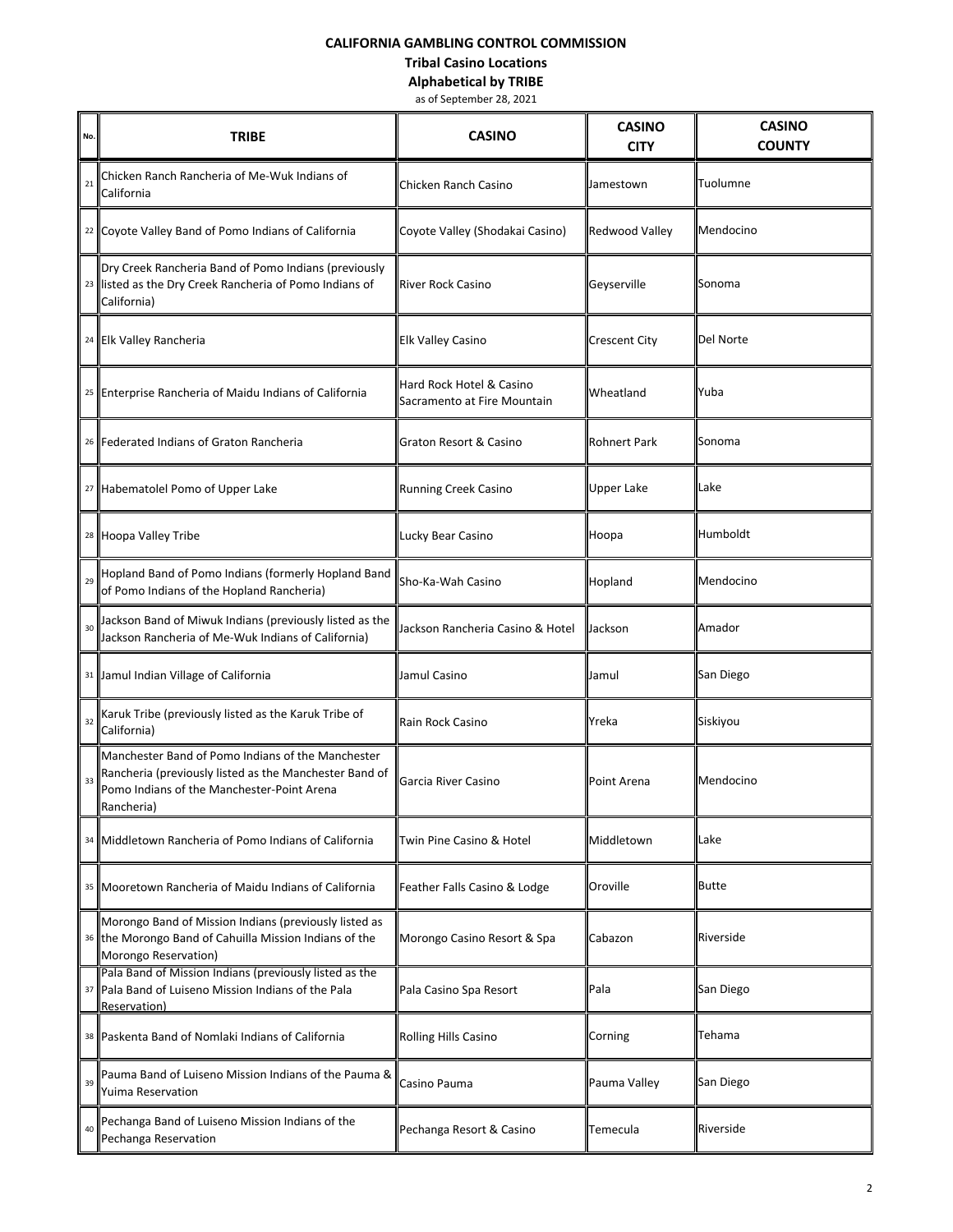# **CALIFORNIA GAMBLING CONTROL COMMISSION**

#### **Tribal Casino Locations**

**Alphabetical by TRIBE**

as of September 28, 2021

| No. | <b>TRIBE</b>                                                                                                                                                     | <b>CASINO</b>                                     | <b>CASINO</b><br><b>CITY</b> | <b>CASINO</b><br><b>COUNTY</b> |  |
|-----|------------------------------------------------------------------------------------------------------------------------------------------------------------------|---------------------------------------------------|------------------------------|--------------------------------|--|
|     | 41 Picayune Rancheria of Chukchansi Indians of California                                                                                                        | Chukchansi Gold Resort & Casino                   | Coarsegold                   | Madera                         |  |
| 42  | Pit River Tribe (includes XL Ranch, Big Bend, Likely,<br>Lookout, Montgomery Creek and Roaring Creek<br>Rancherias)                                              | <b>Pit River Casino</b>                           | <b>Burney</b>                | Shasta                         |  |
| 43  | Quechan Tribe of the Fort Yuma Indian Reservation,<br>California & Arizona                                                                                       | Quechan Casino Resort                             | Winterhaven                  | Imperial                       |  |
|     | 44 Redding Rancheria                                                                                                                                             | <b>Win-River Casino</b>                           | Redding                      | Shasta                         |  |
| 45  | Rincon Band of Luiseno Mission Indians of the Rincon<br>Reservation                                                                                              | Harrah's Resort Southern California Valley Center |                              | San Diego                      |  |
|     | Robinson Rancheria (previously listed as the Robinson<br>Rancheria Band of Pomo Indians, California and the<br>Robinson Rancheria of Pomo Indians of California) | Robinson Rancheria Resort &<br>Casino             | <b>Nice</b>                  | Lake                           |  |
|     | San Manuel Band of Mission Indians (previously listed<br>as the San Manual Band of Serrano Mission Indians of<br>the San Manual Reservation)                     | Yaamava' Resort & Casino<br>at San Manuel         | Highland                     | San Bernardino                 |  |
| 48  | San Pasqual Band of Diegueno Mission Indians of<br>California                                                                                                    | Valley View Casino & Hotel                        | <b>Valley Center</b>         | San Diego                      |  |
| 49  | Santa Rosa Indian Community of the Santa Rosa<br>Rancheria                                                                                                       | Tachi Palace Casino Resort                        | Lemoore                      | Kings                          |  |
| 50  | Santa Ynez Band of Chumash Mission Indians of the<br>Santa Ynez Reservation                                                                                      | Chumash Casino Resort                             | Santa Ynez                   | <b>I</b> Santa Barbara         |  |
| 51  | Sherwood Valley Rancheria of Pomo Indians of<br>California                                                                                                       | Sherwood Valley Rancheria Casino                  | <b>Willits</b>               | Mendocino                      |  |
| 52  | Shingle Springs Band of Miwok Indians, Shingle Springs<br>Rancheria (Verona Tract)                                                                               | <b>Red Hawk Casino</b>                            | Placerville                  | El Dorado                      |  |
|     | 53 Soboba Band of Luiseno Indians                                                                                                                                | Soboba Casino                                     | San Jacinto                  | Riverside                      |  |
| 54  | Susanville Indian Rancheria                                                                                                                                      | Diamond Mountain Casino & Hotel Susanville        |                              | Lassen                         |  |
|     | 55 Sycuan Band of the Kumeyaay Nation                                                                                                                            | Sycuan Casino & Resort                            | El Cajon                     | San Diego                      |  |
| 56  | Table Mountain Rancheria (previously listed as the<br>Table Mountain Rancheria of California)                                                                    | Table Mountain Casino                             | Friant                       | Fresno                         |  |
| 57  | Tolowa Dee-ni' Nation (previously listed as the Smith<br>River Rancheria)                                                                                        | Lucky 7 Casino                                    | Smith River                  | Del Norte                      |  |
| 58  | Torres Martinez Desert Cahuilla Indians (previously<br>listed as the Torres-Martinez Band of Cahuilla Mission<br>Indians of California)                          | <b>Red Earth Casino</b>                           | Salton Sea Beach             | Imperial                       |  |
|     | 59 Tule River Indian Tribe of the Tule River Reservation                                                                                                         | Eagle Mountain Casino                             | Porterville                  | Tulare                         |  |
| 60  | Tuolumne Band of Me-Wuk Indians of the Tuolumne<br>Rancheria of California                                                                                       | <b>Black Oak Casino</b>                           | Tuolumne                     | Tuolumne                       |  |